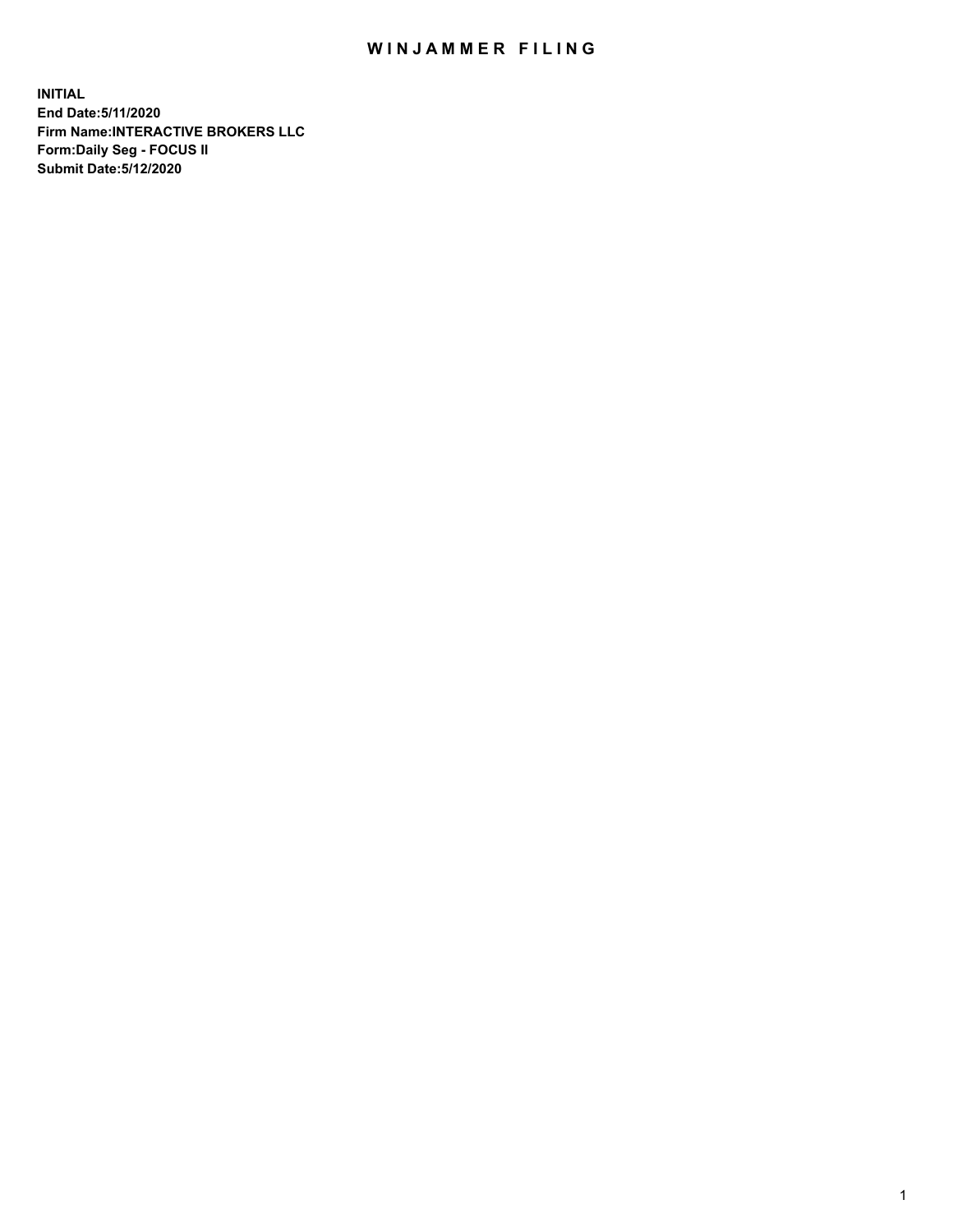**INITIAL End Date:5/11/2020 Firm Name:INTERACTIVE BROKERS LLC Form:Daily Seg - FOCUS II Submit Date:5/12/2020 Daily Segregation - Cover Page**

| Name of Company                                                                                                                                                                                                                                                                                                                | <b>INTERACTIVE BROKERS LLC</b>                                                                 |
|--------------------------------------------------------------------------------------------------------------------------------------------------------------------------------------------------------------------------------------------------------------------------------------------------------------------------------|------------------------------------------------------------------------------------------------|
| <b>Contact Name</b>                                                                                                                                                                                                                                                                                                            | <b>James Menicucci</b>                                                                         |
| <b>Contact Phone Number</b>                                                                                                                                                                                                                                                                                                    | 203-618-8085                                                                                   |
| <b>Contact Email Address</b>                                                                                                                                                                                                                                                                                                   | jmenicucci@interactivebrokers.c<br>om                                                          |
| FCM's Customer Segregated Funds Residual Interest Target (choose one):<br>a. Minimum dollar amount: ; or<br>b. Minimum percentage of customer segregated funds required:% ; or<br>c. Dollar amount range between: and; or<br>d. Percentage range of customer segregated funds required between:% and%.                         | $\overline{\mathbf{0}}$<br>$\overline{\mathbf{0}}$<br>155,000,000 245,000,000<br>00            |
| FCM's Customer Secured Amount Funds Residual Interest Target (choose one):<br>a. Minimum dollar amount: ; or<br>b. Minimum percentage of customer secured funds required:%; or<br>c. Dollar amount range between: and; or<br>d. Percentage range of customer secured funds required between:% and%.                            | $\overline{\mathbf{0}}$<br>$\overline{\mathbf{0}}$<br>80,000,000 120,000,000<br>0 <sub>0</sub> |
| FCM's Cleared Swaps Customer Collateral Residual Interest Target (choose one):<br>a. Minimum dollar amount: ; or<br>b. Minimum percentage of cleared swaps customer collateral required:% ; or<br>c. Dollar amount range between: and; or<br>d. Percentage range of cleared swaps customer collateral required between:% and%. | $\overline{\mathbf{0}}$<br><u>0</u><br>0 <sub>0</sub><br>00                                    |

Attach supporting documents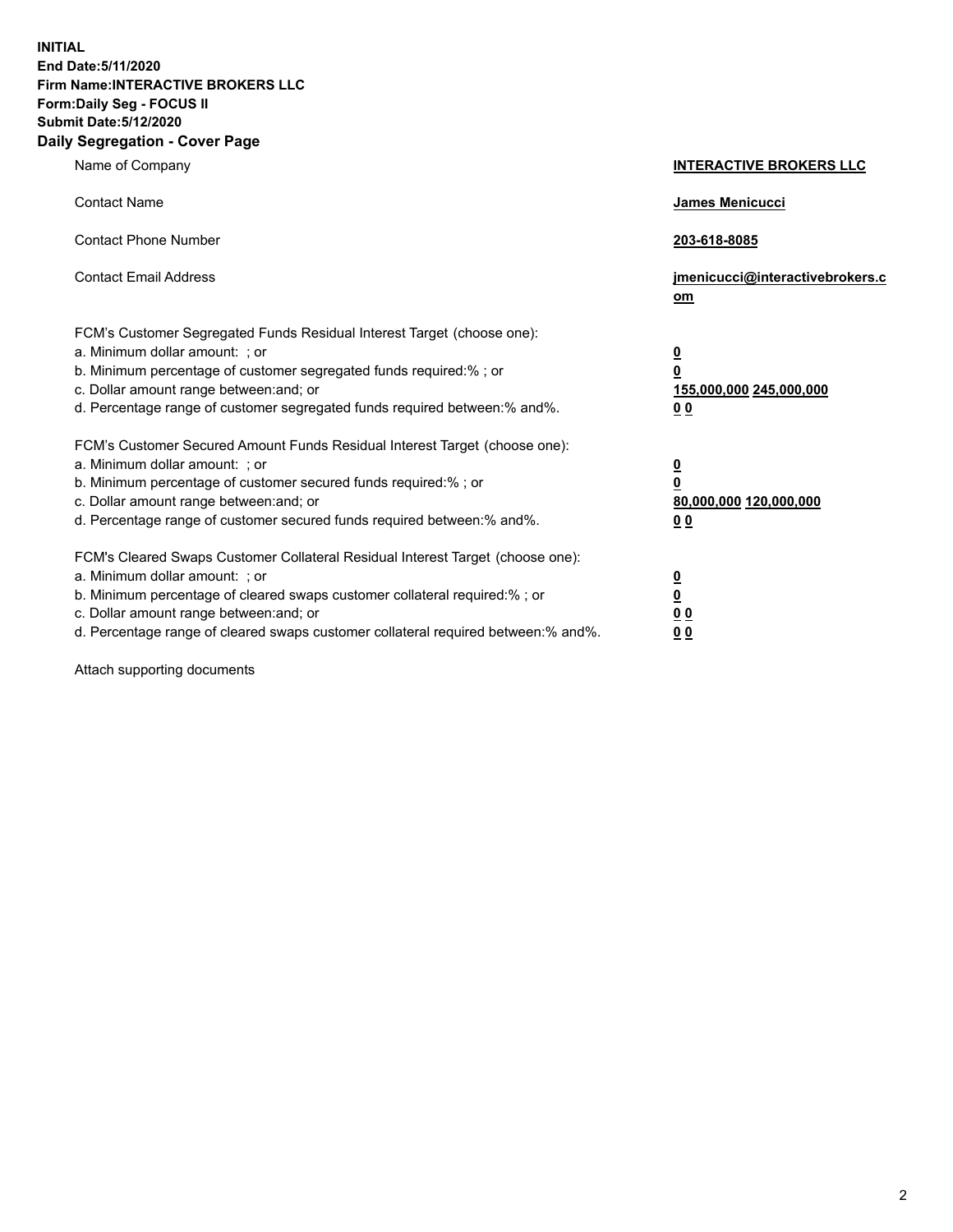## **INITIAL End Date:5/11/2020 Firm Name:INTERACTIVE BROKERS LLC Form:Daily Seg - FOCUS II Submit Date:5/12/2020 Daily Segregation - Secured Amounts**

|     | Daily Segregation - Secured Amounts                                                         |                                    |
|-----|---------------------------------------------------------------------------------------------|------------------------------------|
|     | Foreign Futures and Foreign Options Secured Amounts                                         |                                    |
|     | Amount required to be set aside pursuant to law, rule or regulation of a foreign            | $0$ [7305]                         |
|     | government or a rule of a self-regulatory organization authorized thereunder                |                                    |
| 1.  | Net ledger balance - Foreign Futures and Foreign Option Trading - All Customers             |                                    |
|     | A. Cash                                                                                     | 567,084,587 [7315]                 |
|     | B. Securities (at market)                                                                   | $0$ [7317]                         |
| 2.  | Net unrealized profit (loss) in open futures contracts traded on a foreign board of trade   | -1,190,558 [7325]                  |
| 3.  | Exchange traded options                                                                     |                                    |
|     | a. Market value of open option contracts purchased on a foreign board of trade              | 71,120 [7335]                      |
|     | b. Market value of open contracts granted (sold) on a foreign board of trade                | -179,839 [7337]                    |
| 4.  | Net equity (deficit) (add lines 1. 2. and 3.)                                               | 565,785,310 [7345]                 |
| 5.  | Account liquidating to a deficit and account with a debit balances - gross amount           | 14,224 [7351]                      |
|     | Less: amount offset by customer owned securities                                            | 0 [7352] 14,224 [7354]             |
| 6.  | Amount required to be set aside as the secured amount - Net Liquidating Equity              | 565,799,534 [7355]                 |
|     | Method (add lines 4 and 5)                                                                  |                                    |
| 7.  | Greater of amount required to be set aside pursuant to foreign jurisdiction (above) or line | 565,799,534 [7360]                 |
|     | 6.                                                                                          |                                    |
|     | FUNDS DEPOSITED IN SEPARATE REGULATION 30.7 ACCOUNTS                                        |                                    |
| 1.  | Cash in banks                                                                               |                                    |
|     | A. Banks located in the United States                                                       | 93,432,146 [7500]                  |
|     | B. Other banks qualified under Regulation 30.7                                              | 0 [7520] <b>93,432,146</b> [7530]  |
| 2.  | <b>Securities</b>                                                                           |                                    |
|     | A. In safekeeping with banks located in the United States                                   | 479,827,400 [7540]                 |
|     | B. In safekeeping with other banks qualified under Regulation 30.7                          | 0 [7560] 479,827,400 [7570]        |
| 3.  | Equities with registered futures commission merchants                                       |                                    |
|     | A. Cash                                                                                     | $0$ [7580]                         |
|     | <b>B.</b> Securities                                                                        | $0$ [7590]                         |
|     | C. Unrealized gain (loss) on open futures contracts                                         | $0$ [7600]                         |
|     | D. Value of long option contracts                                                           | $0$ [7610]                         |
|     | E. Value of short option contracts                                                          | 0 [7615] 0 [7620]                  |
| 4.  | Amounts held by clearing organizations of foreign boards of trade                           |                                    |
|     | A. Cash                                                                                     | $0$ [7640]                         |
|     | <b>B.</b> Securities                                                                        | $0$ [7650]                         |
|     | C. Amount due to (from) clearing organization - daily variation                             | $0$ [7660]                         |
|     | D. Value of long option contracts                                                           | $0$ [7670]                         |
|     | E. Value of short option contracts                                                          | 0 [7675] 0 [7680]                  |
| 5.  | Amounts held by members of foreign boards of trade                                          |                                    |
|     | A. Cash                                                                                     | 119,237,112 [7700]                 |
|     | <b>B.</b> Securities                                                                        | $0$ [7710]                         |
|     | C. Unrealized gain (loss) on open futures contracts                                         | -1,476,785 [7720]                  |
|     | D. Value of long option contracts                                                           | 71,120 [7730]                      |
|     | E. Value of short option contracts                                                          | -179,839 [7735] 117,651,608 [7740] |
| 6.  | Amounts with other depositories designated by a foreign board of trade                      | $0$ [7760]                         |
| 7.  | Segregated funds on hand                                                                    | $0$ [7765]                         |
| 8.  | Total funds in separate section 30.7 accounts                                               | 690,911,154 [7770]                 |
| 9.  | Excess (deficiency) Set Aside for Secured Amount (subtract line 7 Secured Statement         | 125,111,620 [7380]                 |
|     | Page 1 from Line 8)                                                                         |                                    |
| 10. | Management Target Amount for Excess funds in separate section 30.7 accounts                 | 80,000,000 [7780]                  |
| 11. | Excess (deficiency) funds in separate 30.7 accounts over (under) Management Target          | 45,111,620 [7785]                  |
|     |                                                                                             |                                    |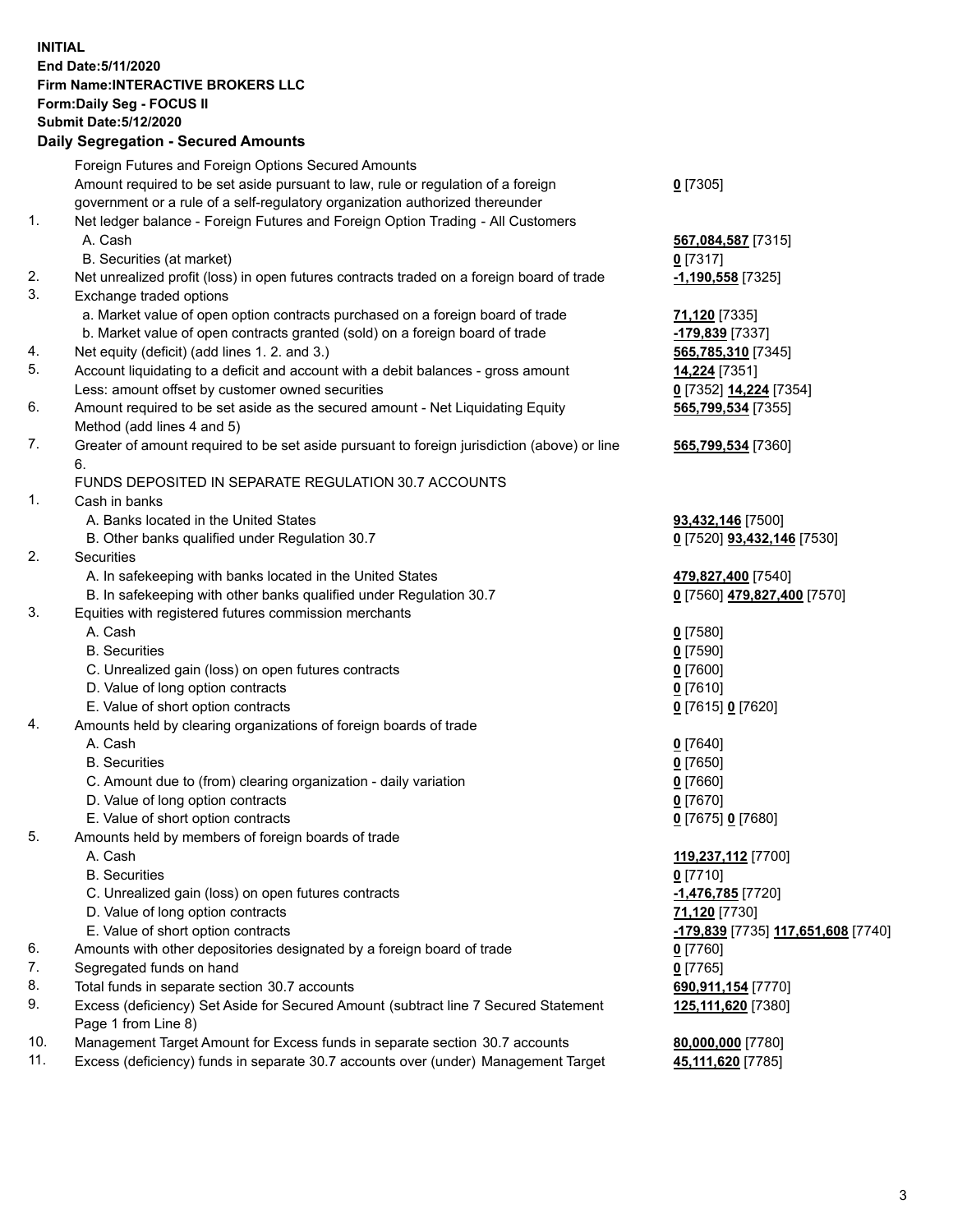**INITIAL End Date:5/11/2020 Firm Name:INTERACTIVE BROKERS LLC Form:Daily Seg - FOCUS II Submit Date:5/12/2020 Daily Segregation - Segregation Statement** SEGREGATION REQUIREMENTS(Section 4d(2) of the CEAct) 1. Net ledger balance A. Cash **5,985,253,842** [7010] B. Securities (at market) **0** [7020] 2. Net unrealized profit (loss) in open futures contracts traded on a contract market **-181,869,779** [7030] 3. Exchange traded options A. Add market value of open option contracts purchased on a contract market **344,679,673** [7032] B. Deduct market value of open option contracts granted (sold) on a contract market **-310,775,959** [7033] 4. Net equity (deficit) (add lines 1, 2 and 3) **5,837,287,777** [7040] 5. Accounts liquidating to a deficit and accounts with debit balances - gross amount **79,454,952** [7045] Less: amount offset by customer securities **0** [7047] **79,454,952** [7050] 6. Amount required to be segregated (add lines 4 and 5) **5,916,742,729** [7060] FUNDS IN SEGREGATED ACCOUNTS 7. Deposited in segregated funds bank accounts A. Cash **1,644,671,314** [7070] B. Securities representing investments of customers' funds (at market) **2,575,573,290** [7080] C. Securities held for particular customers or option customers in lieu of cash (at market) **0** [7090] 8. Margins on deposit with derivatives clearing organizations of contract markets A. Cash **504,689,728** [7100] B. Securities representing investments of customers' funds (at market) **1,417,690,041** [7110] C. Securities held for particular customers or option customers in lieu of cash (at market) **0** [7120] 9. Net settlement from (to) derivatives clearing organizations of contract markets **-15,912,895** [7130] 10. Exchange traded options A. Value of open long option contracts **344,387,411** [7132] B. Value of open short option contracts **-310,634,029** [7133] 11. Net equities with other FCMs A. Net liquidating equity **0** [7140] B. Securities representing investments of customers' funds (at market) **0** [7160] C. Securities held for particular customers or option customers in lieu of cash (at market) **0** [7170] 12. Segregated funds on hand **0** [7150] 13. Total amount in segregation (add lines 7 through 12) **6,160,464,860** [7180] 14. Excess (deficiency) funds in segregation (subtract line 6 from line 13) **243,722,131** [7190] 15. Management Target Amount for Excess funds in segregation **155,000,000** [7194] 16. Excess (deficiency) funds in segregation over (under) Management Target Amount **88,722,131** [7198]

Excess